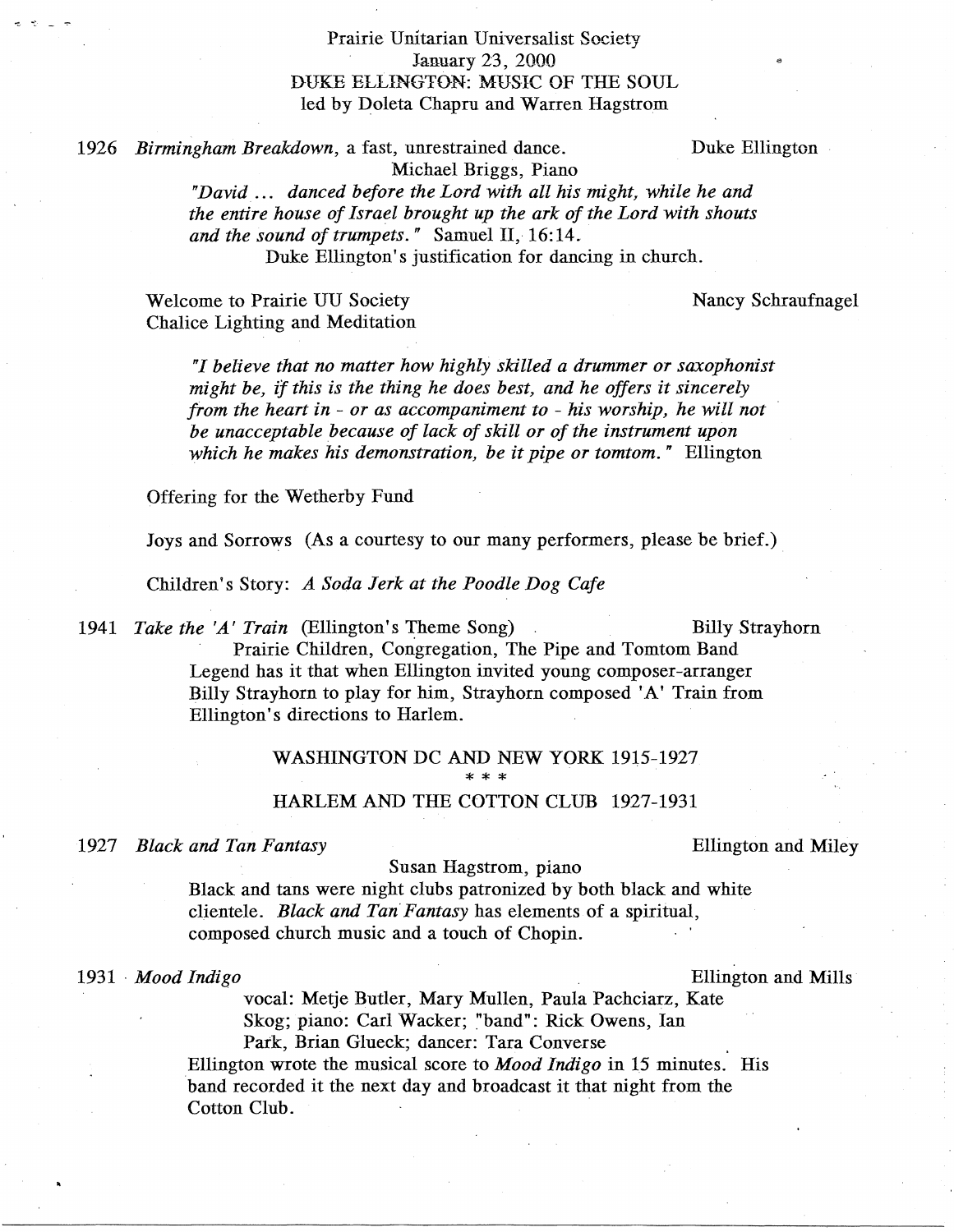## *1932 It Don't Mean and Thing* if *it Ain't Got That Swing* Ellington and Mills

Judy Wacker, viola; Carl Wacker, piano; Kate Skog, drum Anne Urbanski, vocal; Michael Briggs, piano

..

Ellington's musicians supposedly lost their dance beat after a tour playing only theatres. Mills claimed *It Don't Mean a Thing* originated with his comments to the band. The composition, emphasizing beats two and four, popularized the word "swing." Fondly labeled "jungle music" by Cotton Club members, Ellington's syncopated rhythms were considered primitive, barbaric and sinful by more conservative folks.

### *1933 Sophisticated Lady* Ellington, Mills, Parish

Warren Hagstrom, vocal; Doleta Chapru, piano "Sophisticated Lady" was frequently requested, even in later years when Ellington's focus shifted to new, lengthier compositions.

### BUSINESS ARRANGEMENT WITH IRVING MILLS 1926-1939 '

*1934 Solitude* Ellington, Mills, De Lange

Jennifer Parker, piano

Ellington arrived in a recording studio with three numbers ready and a fourth needed. The band ahead of his went overtime. "So, standing up, leaning against the studio's glass enclosure, I wrote the score of *Solitude* in twenty minutes. After we played and recorded it the first time I noted that everybody in the studio was moved emotionally. Even the engineer had a tear in his eye. "

### *1935 In a Sentimental Mood* Ellington, Mills, Kurtz

Kay Frazier, vocal; Doleta Chapru, piano At a party in Durham, NC, Ellington'ran in to two women friends who were sparring over a man. "So I sat the girls one on each side of me, played piano as a sort of peacemaker, and dedicated a new song to them. The loved it, hummed it together, and for a moment everything was all right. Later it was titled *In a Sentimental Mood."* 

#### *1938 Prelude to a Kiss* Ellington, Gordon, Mills

Rosemarie Lester, vocal; Doleta Chapru, piano. Around the time he composed *Prelude to a Kiss* Ellington'left Mildred Dixon for Cotton Club showgirl Evie Ellis who became his lifetime partner. He also split with Irving Mills, started his own publishing company, began collaborating with Billy Strayhorn and stopped drinking. All this helped him regain his spirit after the devastating loss of his mother in 1935.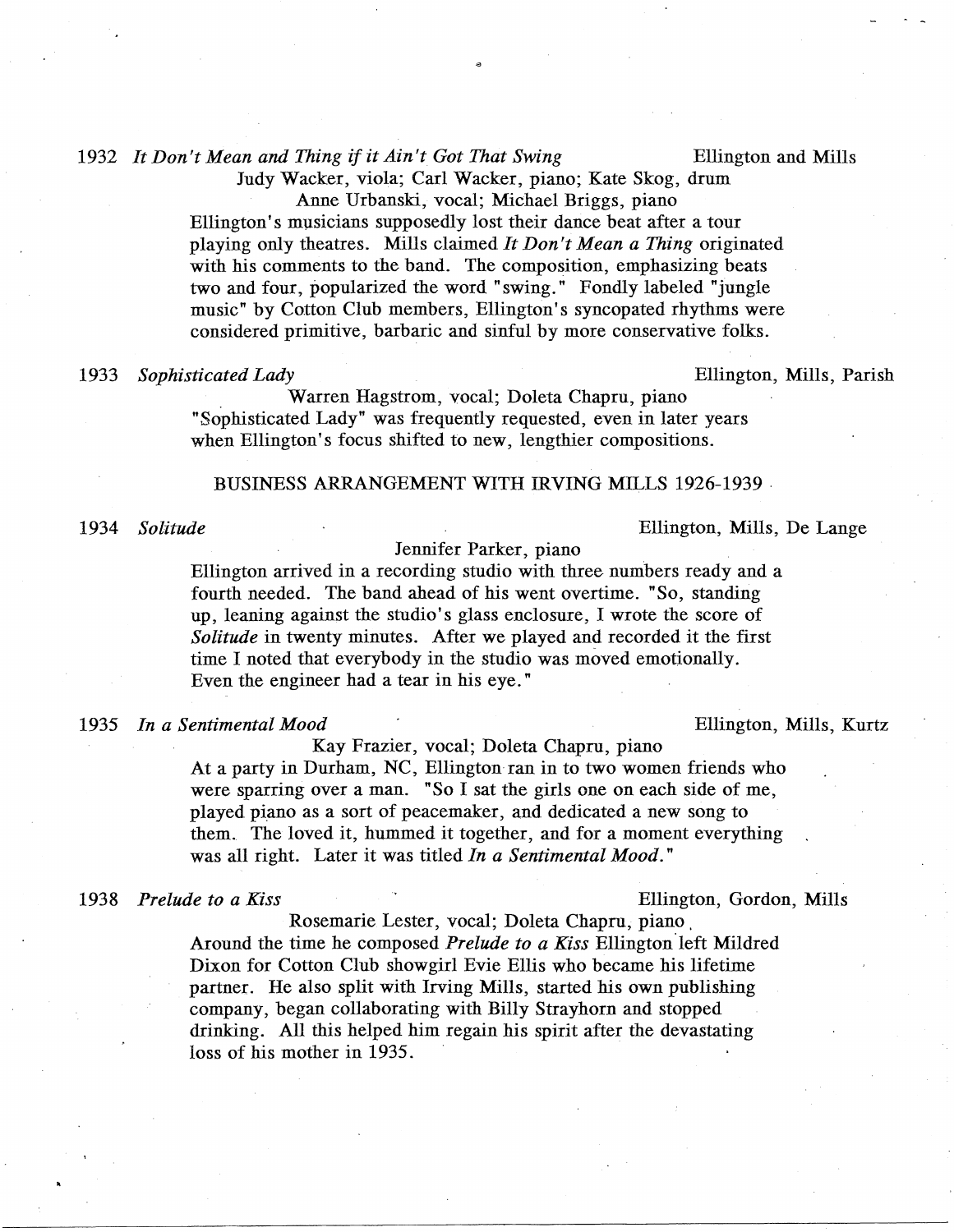### THE WAR YEARS

*1941 I Got It Bad and That Ain't Good* Ellington and Webster

Recorder Ensemble: Doleta Chapru, Gary Georgi, Warren Hagstrom,

Rosemarie Lester, Mary Nason, Al Nettleton, Paula Pachciarz

Originally the theme of *Concerto for Cootie*, written for trumpeter Cootie Williams. Later sung in the musical revue, *Jump for Joy*, created by multiple writers to counter stereotypes of American blacks.

*1942 Don't Get Around Much Any More* Ellington and Russell Kate Skog, vocal; Doleta Chapru, piano

*1943 Do Nothin' till You Hear From Me* Ellington and Russell Barbara Park, vocal; Linda Sheehy, piano

*1944 I'm Beginning to See the Light* Ellington, George, Hodges, James Congregation; Aileen Nettleton, piano

*1945 I'm Just a Lucky So-And-So* Ellington and David Dark of the Moon Band: Bonnie Gruber, Ingrid Lind-John, Mary Mullen

### SATIN DOLL, NEWPORT JAZZ AND SWINGING FOR THE LORD

*1953 Satin Doll* Ellington, Strayhorn, Mercer

Prairie Men accompanied by Carl Wacker *Satin Doll* helped boost Ellington's popularity just as swing was losing out to rhythm and blues and rock and roll. By the time *Satin Doll* was written Ellington and 'A" *Train* composer Strayhorn had collaborated fifteen years. Because Strayhorn was gay, he might have remained on the fringes of the jazz world without Ellington's support. To Ellington, he was like a second son. "Billy Strayhorn was my right arm, my left arm, all the eyes in the back of my head, my brainwaves in his head, and his in mine."

### *1943 Come Sunday* Ellington

Prairie Choir: Barbara Park, director; Bob Park, Warren Hagstrom, Rick Owens, Ian Park, Brian Glueck, Rosemarie Lester, Aileen Nettleton, Mary Mullen, Rachel Siegfried, Paula Pachciarz, Metje Butler, Kay Frazier, Kate Skog; Doleta Chapru, piano

*Come Sunday,* from a larger work, *Black, Brown and Beige,* is the song of Boola, an African slave, who teaches himself to read the Bible. Boola and his friends gather secretly outdoors on Sunday morning. Ellington later used *Come Sunday* in his first Concert of Sacred Music. It has since been performed in many church settings and appears in our U.U. hymnbook.